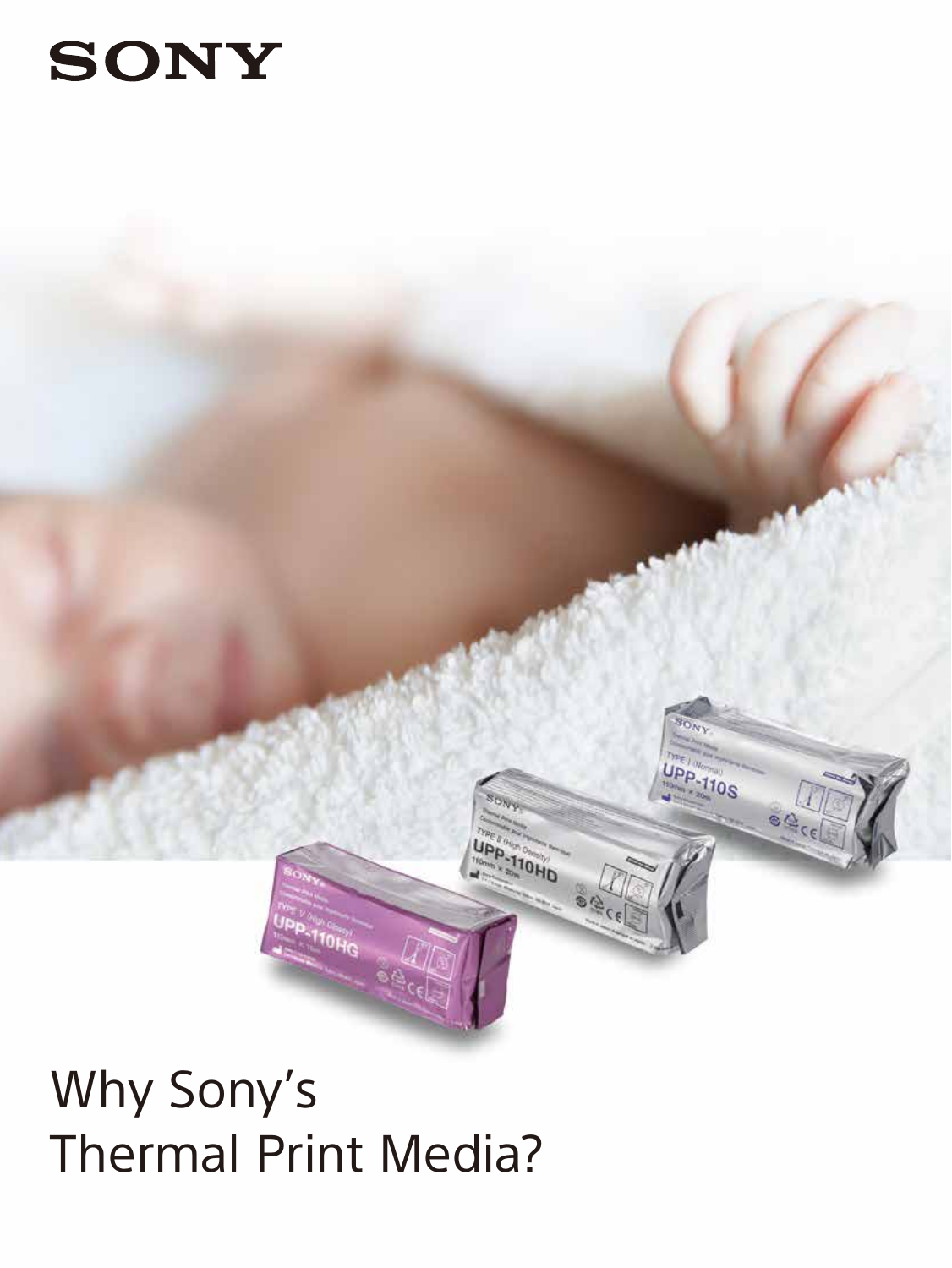## **Extend the lifetime of your printer by using Sony's Thermal Print Media**



Sometimes vertical white streaks appear in important print results. Why does this happen?



## Reliable Print Media Quality from Sony

#### Long-lasting, durable prints

Humidity and heat cause degradation of thermal prints. The thermal coating of Sony's Print Media features high resistance to humidity and heat.



#### High water resistance

A high gloss layer prevents prints being smudged by fingerprints or water. It also increases storage stability. \* The UPP-110HG and UPP-84HG only.

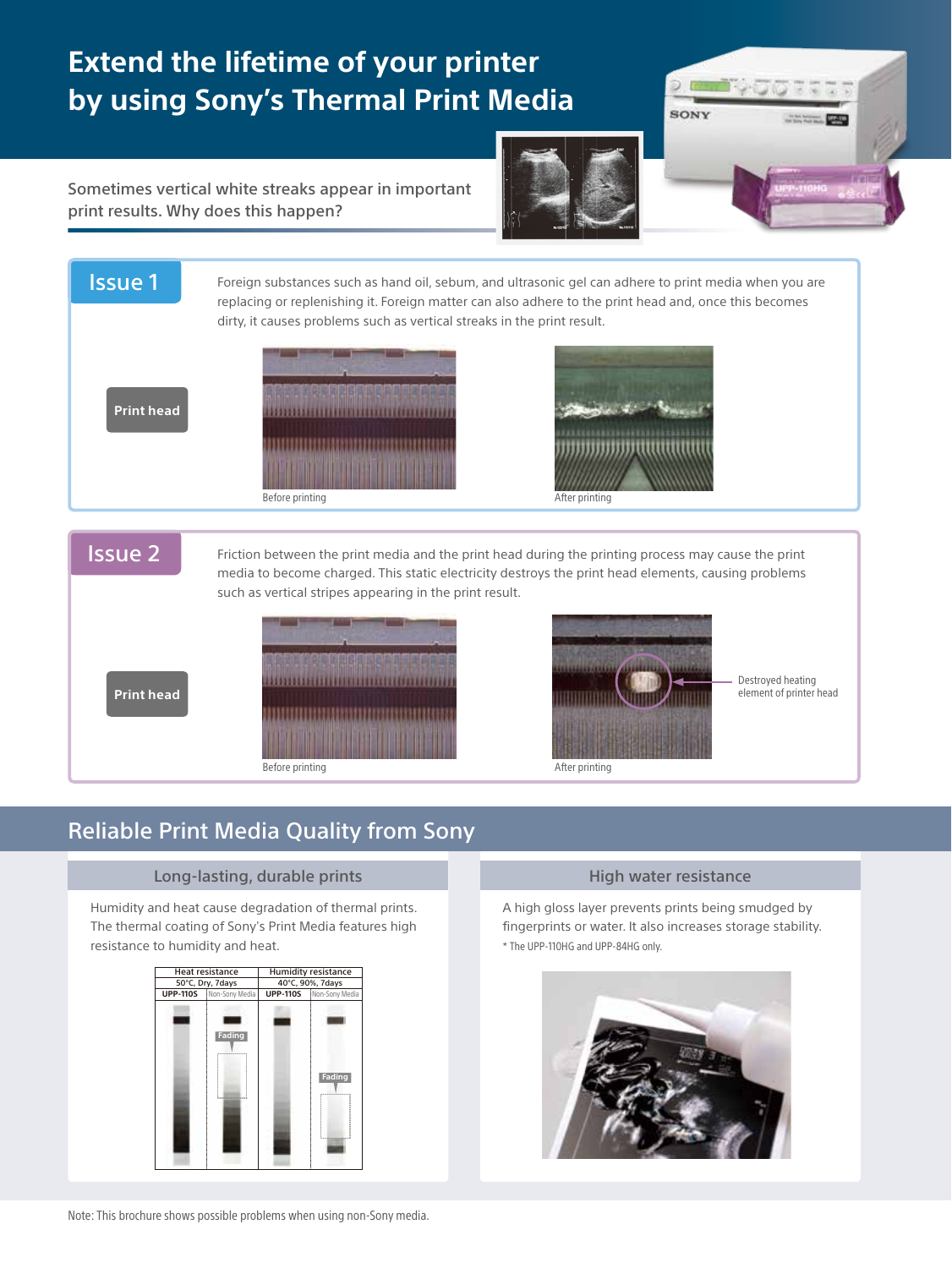### Sony's Answer to Issue 1

#### Our protective coating keeps the print head clean

Sony's UPP-110 Series Thermal Print Media is made of material that is unlikely to contaminate the print head. In addition, this media's protective coating cleans off foreign substances that adhere to the head during printing. Since this head cleaning process occurs every time printing is performed, this greatly reduces the occurrence of poor quality printing.



## Sony's Answer to Issue 2

#### Our back coating avoids electrostatic charging

The back of Sony's print media has a very thin coating to prevent charging. This avoids the accumulation of electrostatic energy which can damage the thermal head, the most vital element of the printer. Sony's Thermal Print Media features this protective back coating.

Back coating saves the printer head from damage

#### Grey-scale reproduction

Accurate grey-scale reproduction is critical to achieving the correct tonal range of a printed image. Sony simultaneously develops video printers and print media with carefully matched grey-scale characteristics that give the best possible image transfer quality.



Sony's UPP-110HG with wider gradations



Non-Sony media with narrow gradations

#### Continuous hassle free printing

Sony's Thermal Print Media features minimal curling. This is key to ensuring reliable and smooth throughput and avoiding paper jams.